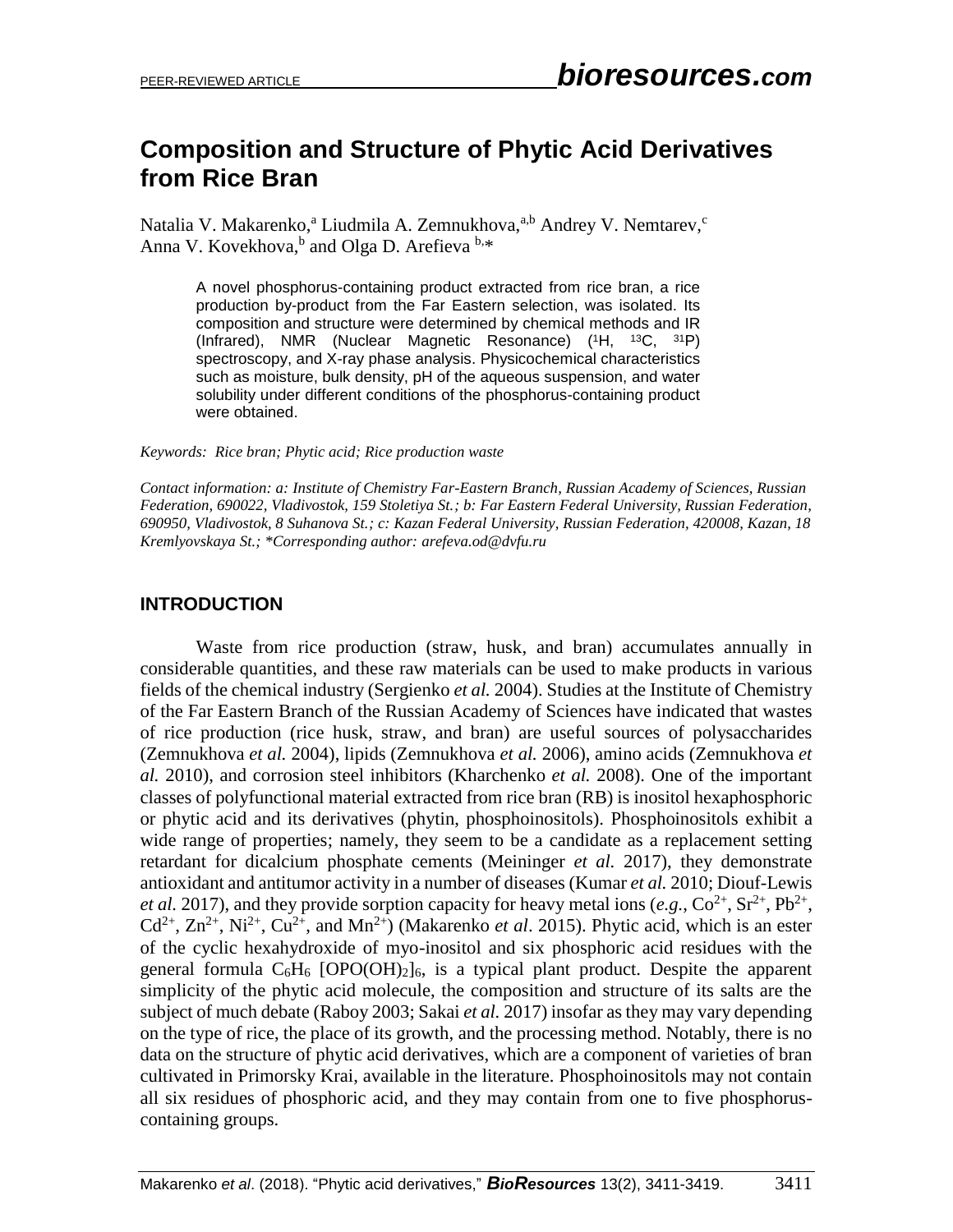This work is devoted to the study of composition, structure, and physicochemical characteristics of the phosphorus-containing product extracted from the rice bran.

### **EXPERIMENTAL**

#### **Obtaining Phosphorus-Containing Product from Rice Bran**

All the reagents were of an analytical type and were received from Sigma-Aldrich Co. (Seelze, Germany).

Rice bran of the rice variety Lugovoy harvested in 2016 from Primorsky Krai, Russia was used as a raw material. The rice bran is a product obtained in the process of grinding the kernel after removing the rice husk. The sample of the rice bran was collected at the operating plant of Primorsky Krai for the rice production. According to elemental analysis, the composition of the rice bran is as follows (%):  $K - 52.86$ ,  $P - 21.77$ , Mg – 9.42, Si – 7.43, Ca – 3.49, S – 1.76; Mn – 1.48.

Phytic acid extraction was performed by acid hydrolysis of the raw material (bran) in 1% HCl with stirring for 20 min to 3 h at 20 to 80 °C. The volumetric ratio of solid to liquid was 1:5. The raw materials and filtrate were separated by centrifugation. The filtrate was subject to ultrafiltration through UAM-500 acetate cellulose membranes according to Kolzunova *et al.* (2000). The process was conducted at a pressure drop of 0.1 to 0.4 MPa and  $t = 20$  °C at an installation consisting of a separate cell of UFM-3-2 ( $V_1 = 20$ , 100, or 1000 mL), a capacity container  $(V_2 = 2000 \text{ mL})$ , a magnetic stirrer MM-5, a compressor, a receiver, manometers, and a collection of filtrate. All elements of the separation cell contacting solutions were made of non-corroding, well-sterilized materials. From the purified extract, the phytic acid salt was precipitated with a 10% NaOH solution, at a pH range of 7.0 to 8.0. The salt was then separated from the solution by filtration, washed on a filter with water, and air dried at 25 °C. The yield of the phosphorus-containing product from rice bran was 6%. The yield of the product was calculated relative to the mass of the initial sample of the rice bran.

#### **Methods of Studying the Phosphorus-Containing Product from Rice Bran**

The IR (Infrared) spectra in the range  $400$  to  $4000 \text{ cm}^{-1}$  in KBr pellets were recorded by conventional techniques on a Bruker Vertex 70 spectrometer (Karlsruhe, Germany).

The X-ray diffraction patterns were recorded on a D8 Advance diffractometer (Bruker) on Cu  $K_{\alpha}$ -radiation. Phase identification was carried out using the EVA program (EVA Software defines a new benchmark for phase analysis) and the PDF-2 powder data bank (The Powder Diffraction File).

The concentration of elements was determined by the semi-quantitative method of the energy dispersive X-ray fluorescence spectroscopy (ED XRFS) on an EDX 800 HS spectrometer (Shimadzu, Kyoto, Japan). A tablet (radiator) with a diameter of 20 mm was pressed from the test sample, and spectra of elements of 100 s were measured in each energy channel. The radiating source was a tube with a Rh - anode. The concentration of elements was calculated by the method of fundamental parameters using software spectrometer without light elements.

The mass fraction of moisture content was determined according to GOST 12597- 67 (Russian). "Sorbents. A method for determining the mass fraction of water in active coals and catalysts based on them".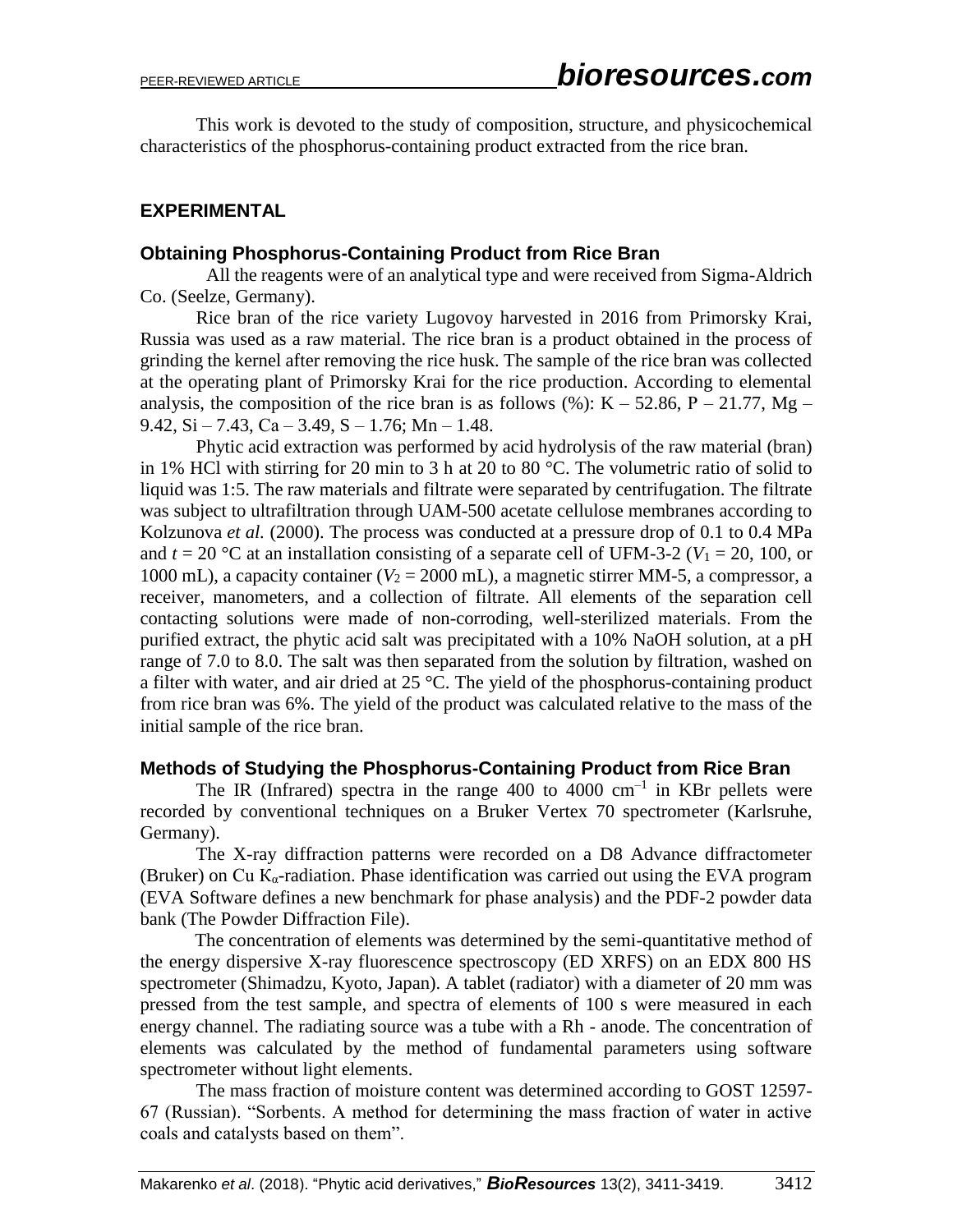To determine the bulk density, the test sample was poured into a previously weighed cylinder of 10 cm height, and then the sample cylinder was weighed. The bulk density of the sample was calculated using Eq. 1,

$$
\rho_H = \frac{m_1 - m}{V} \tag{1}
$$

where  $\rho$ *H* is the bulk density of the sample (kg m<sup>-3</sup>),  $m_1$  is the mass of the measuring cylinder with the sample (kg), *m* is the mass of the measuring cylinder (kg), and *V* is the volume of the measuring cylinder  $(m^3)$ .

The solubility of the phosphorus-containing product was determined during 30 min at 25 °C and at the pH values of the medium being 3.4, 5.6, and 8 and in distilled water at 60 and 90 °C. A sample of the phosphorus-containing product weighing 0.15 g and 60 mL of distilled water were added into 100 cm<sup>3</sup> beakers. After 30 min, the insoluble residue was filtered through filter paper with a pore size of 2 to 3  $\mu$ m. The filtrate pH was determined. The residue was dried at 105 °C until it reached a constant weight, and the solubility of the phosphorus-containing product was calculated.

To determine pH of the aqueous extract, 5 g of the sample was placed in a flask with 50 mL of water, and the mixture was boiled with a reflux condenser for 3 min. The flask content was rapidly filtered through a filter paper with a pore size of 2 to 3 μm. After the filtrate was cooled, its acidity was determined on a FiveEasyPlus 20 pH meter (Mettler Toledo, Greifensee, Switzerland).

Measuring the pH of an aqueous suspension of the sample in time was carried out on a pH-meter SevenCompact (Mettler Toledo, Greifensee, Switzerland) using the X-Lab software. For this purpose, 20 mL of distilled water with pH 6.4 to 7.6 was added into a potentiometric cell. Distilled water was pre-boiled for 15 min to remove  $CO<sub>2</sub>$ , and then rapidly cooled to room temperature. The glass electrode was placed into distilled water, and 0.2 g of the sample were added after the stabilization of the potential.

#### **Demineralization of Phosphorus-Containing Product from Rice Bran**

A sample weighing 0.1 g of the phosphorus-containing product that was isolated from rice bran was dissolved in 1 L of distilled water and passed at the temperature 40  $^{\circ}$ C through a column containing 90 g of strong acid cation-exchange resin KU-2-8hs in the H + -form (analogues - Dowex HCR-S, Marathon C, Monosphere 650 C, Monosphere 500 C). It has been known that copolymers of styrene and divinylbenzene (the basis of sulfocathionites) are characterized of low sorption tendency for low molecular weight anions and neutral compounds. The ion-exchange column after applying the phosphoruscontaining substance solution was washed with 0.5 L of distilled water for a long time, which eliminates the loss of non-cationic substances in result of demineralization. The aqueous solutions were combined and evaporated to dryness in vacuum (8 Torr) at 45 °C. In the residue, a colorless amorphous substance was obtained, which is highly soluble in water.

The NMR (Nuclear Magnetic Resonance)  $(^1H, ^{13}C, ^{31}P)$  spectra of the demineralized sample were recorded on Bruker Avance-400  $(^1H, 400$  MHz,  $^{13}C, 100.6$ MHz, <sup>31</sup>P, 162 MHz) and Bruker Avance-600 (<sup>1</sup>H, 500 MHz, <sup>13</sup>C, 150.9 MHz; <sup>31</sup>P, 243 MHz) spectrometers.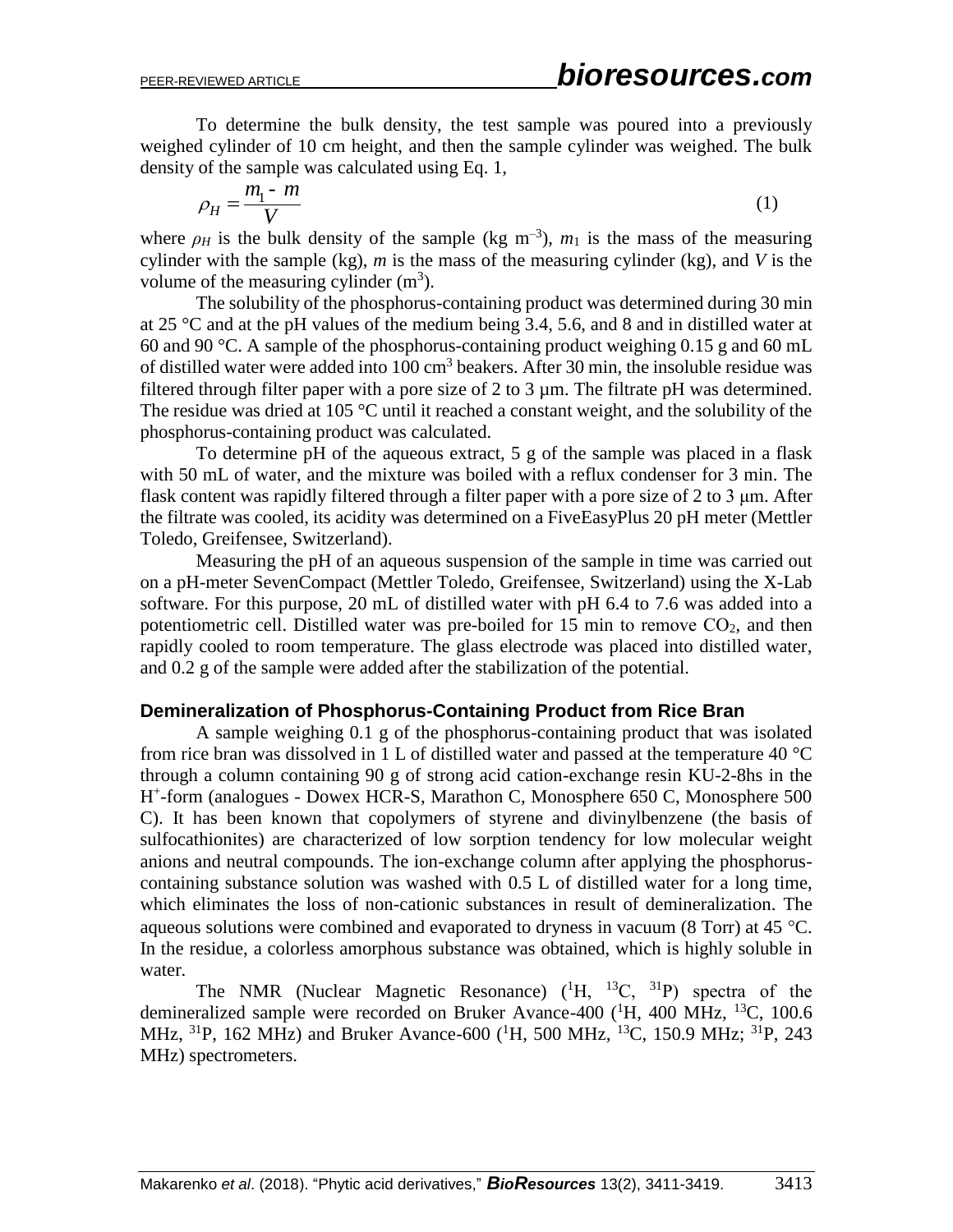#### **RESULTS AND DISCUSSION**

Elemental analyses of the phosphorus-containing product from rice bran indicated that its predominant elements were P  $(45.1\%)$ , Mg  $(26.8\%)$ , K  $(12.2\%)$ , Na  $(6.3\%)$ , Ca (3.9%), Mn (2.3%), and Si (2.1%). Thus, the studied sample was a mixture of phytic acid and its salts, predominantly magnesium and potassium. According to the X-ray diffraction data, the product extracted from the rice bran was amorphous, as described previously by Makarenko *et al*. (2013).

The IR spectrum of the product (Fig. 1) extracted from the rice bran has wide intense absorption bands in the range 1127, 997, and 539  $cm^{-1}$ , which according to Nakamoto (1991) could be attributed to valence (symmetric and asymmetric) and deformation vibrations of the P–O bonds in  $PO<sub>4</sub><sup>3-</sup>$  anion. The presence of the OH groups was demonstrated by the availability of the absorption bands in the region of valence (3392  $\text{cm}^{-1}$ ) and deformation (1660 cm<sup>-1</sup>) vibrations. The IR spectrum of the phosphoruscontaining sample was similar to the IR spectrum of commercial phytin (Saburov and Kamilov 1989).



**Fig. 1.** IR spectrum of phosphorus-containing product from rice bran

The resulting product contained 4.5% of sorbed water (moisture) and had a high bulk density  $(552 \text{ kg/m}^3)$ .

The pH value of the aqueous extract of the phosphorus-containing sample was 6.7. The pH of the aqueous suspension changed over time in the first 270 seconds from 7.5 to 9.4, and then the acidity stabilized (Fig. 2). The high pH value of the medium measured in dynamics compared with the pH of aqueous extract may be due to the hydrolysis of phytic acid salts.

The acidity and temperature of the medium affect the solubility of phytic acid salts (Greiner and Konietzny 2006; Šala *et al.* 2011; see Table 1). With decreased pH, the solubility of the test sample increased. At pH 3, the solubility of the phosphorus-containing product was 0.239 g/100 g, while the mass of the sample residue was 4% of the initial value. In a slightly alkaline medium (pH 8), solubility did not exceed  $0.175$  g/100 g (70%) of the initial mass). With increased temperature, the solubility also increased.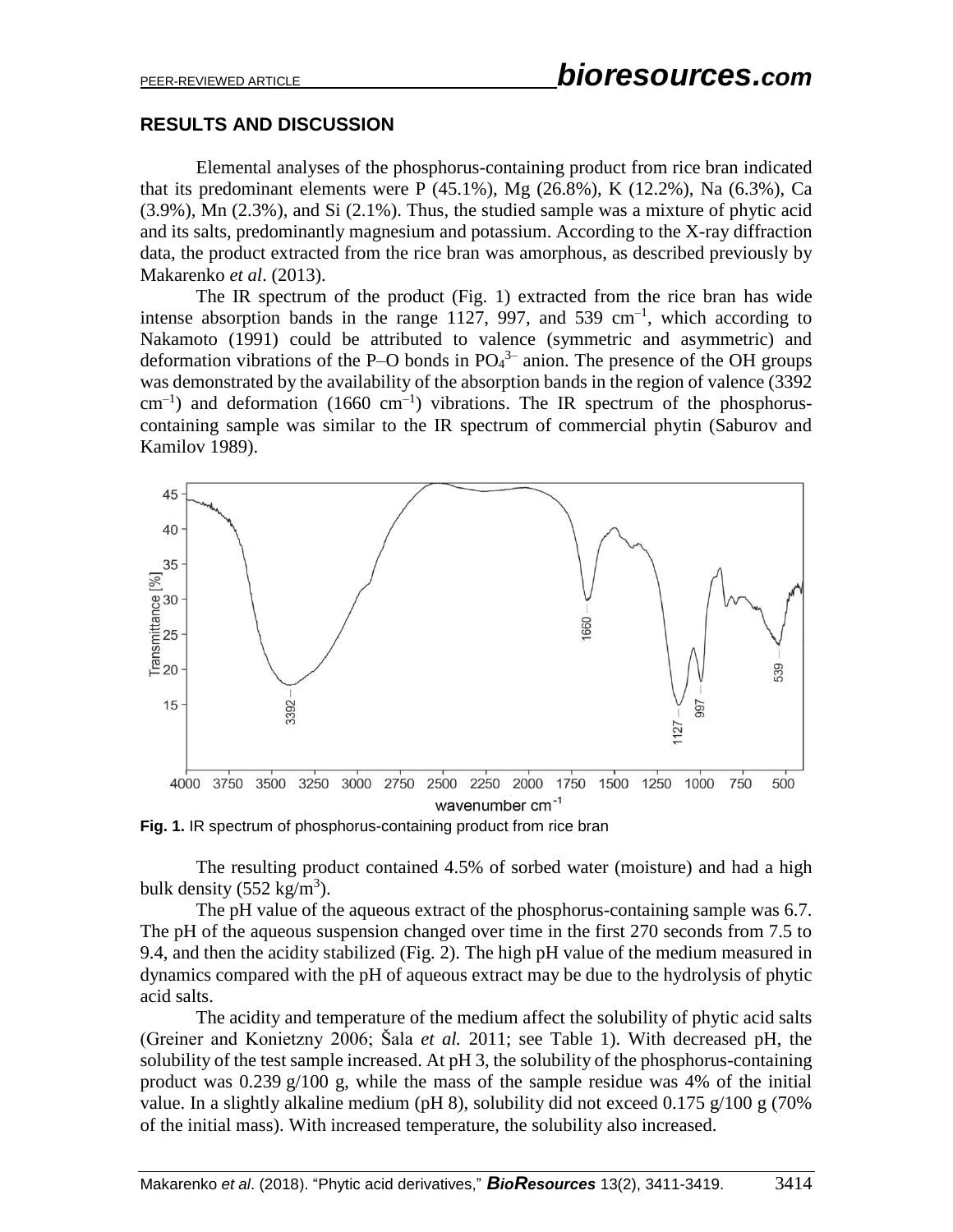

**Fig. 2.** pH change kinetic curve of the aqueous suspension of the rice bran phosphoruscontaining sample

| <b>Dissolution Conditions</b> |                 | Solubility        | pH of the Filtrate After | Residue Mass |
|-------------------------------|-----------------|-------------------|--------------------------|--------------|
| pH                            | $\rm ^{\circ}C$ | (g/100g of Water) | <b>Dissolution</b>       | $(\% )$      |
| 3                             | 25              | 0.239             | 3.8                      | 4.4          |
| 4                             | 25              | 0.212             | 4.7                      | 15.4         |
| 5                             | 25              | 0.198             | 5.7                      | 21,0         |
| 6                             | 25              | 0.189             | 6.2                      | 24.3         |
| 8                             | 25              | 0.175             | 8.1                      | 70.0         |
| 6                             | 60              | 0.182             | 7.6                      | 27.2         |
| 6                             | 90              | 0.194             | 7.6                      | 22.4         |

**Table 1.** Solubility of the Rice Bran Phosphorus-Containing Sample

To determine the structure of the test product extracted from the rice bran, the NMR  $(^1H, ^{13}C,$  and  $^{31}P)$  method was used. However, concentrated solutions could not be obtained because the sample had a limited solubility. The colloidal nature in conjunction with the salt nature of the phosphorus-containing fragments led to a strong broadening of the spectral signals and their superposition; the fine structure of the multiplets prevent accurate attribution. For a better resolution of resonances in the NMR spectra, the rice bran phosphorus-containing sample was demineralized using strongly acidic cation exchange resin KU-2-8-hs in the  $H^+$  form. The obtained colorless amorphous substance was readily soluble in water. Control over the substance constituents by spectral methods was carried out before and after demineralization. In  ${}^{1}H$  NMR spectra of the substance before demineralization, the same signals of protons of inositol hexaphosphate and oligosaccharides are present (in comparison with the demineralized substance), but the signals is a highly broadened, which is explained by exchange processes involving phosphate fragments. The ratio of the integral intensity of the signals in NMR spectra before and after demineralization confirmed the invariance of the composition of the substance. After demineralization, the spectral picture is substantially improved, and it has become possible to determine the values of the spin-spin coupling constants.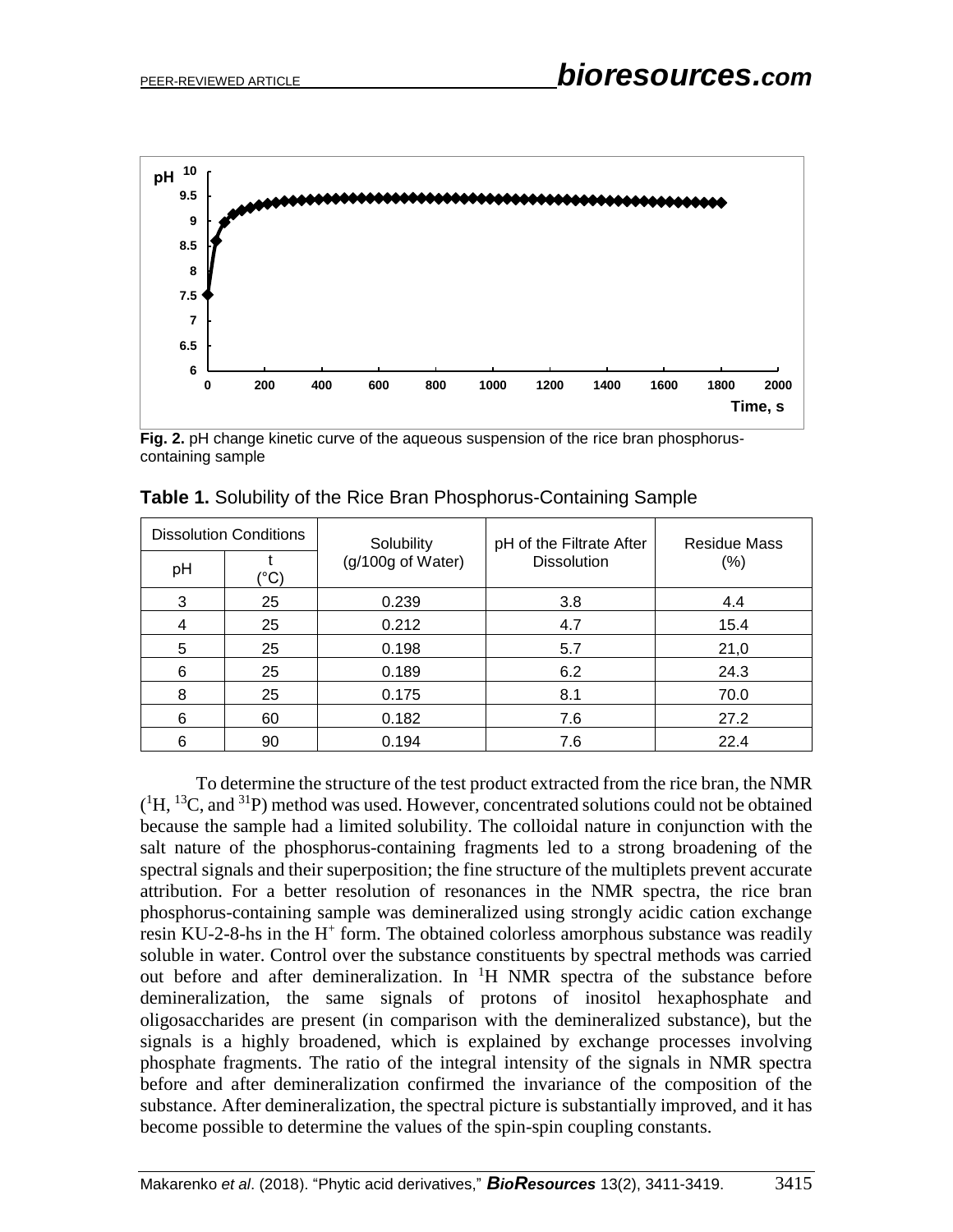In the  $31P$  NMR spectrum of this demineralized sample (Fig. 3), the three signals *δ*P –0.5, –1.1, and –1.8 were observed with a ratio of integral intensities of 3:2:1, respectively. Some broadening of the signal at *δ*P –0.5 along with the reported data (Barrientos *et al.* 1994; Turner *et al.* 2007; Heighton *et al.* 2008) support the structure of the myo-isomer inositol in the inositol esophosphate (Fig. 4). This was also confirmed by <sup>1</sup>H NMR displayed in Fig. 5. In the pH range 0.5 to 10.5, the conformation of phytic acid is stable, and it has one axial and five equatorial phosphate groups. In the  $^{31}P$  NMR spectrum, it is manifested by four signals in the  $\delta P$  range from –0.5 to –2.5. In the <sup>31</sup>P NMR spectrum of the sample, the resonances from  $C_3OR$  and  $C_4OR$  overlapped, which was reflected in the relative signal intensity at  $\delta P - 0.5$  (Fig. 3).



**Fig. 3.** The <sup>31</sup>P NMR spectrum (162 MHz, D<sub>2</sub>O) of a demineralized phosphorus-containing product from rice bran



**Fig. 4.** The structure of a demineralized phosphorus-containing product from rice bran

In the <sup>1</sup>H NMR spectrum of the studied substance in the range  $\delta$  3.8 to 4.5, a group of signals from the cyclohexane backbone of phytic acid were observed. At  $\delta$  - 4.5 the H<sub>2</sub> signal appeared in the form of a broadened doublet with Spin-Spin Coupling Constant from phosphorus  $(^3J_{\text{POCH}}$  8.6 Hz). The H4 and H6 protons appeared as a broadened pair of doublets ( $\delta$  4.05), whereas the protons H<sub>1</sub> and H<sub>3</sub> emerged at approximately  $\delta$  3.9 as a pair of doublets (Fig. 5).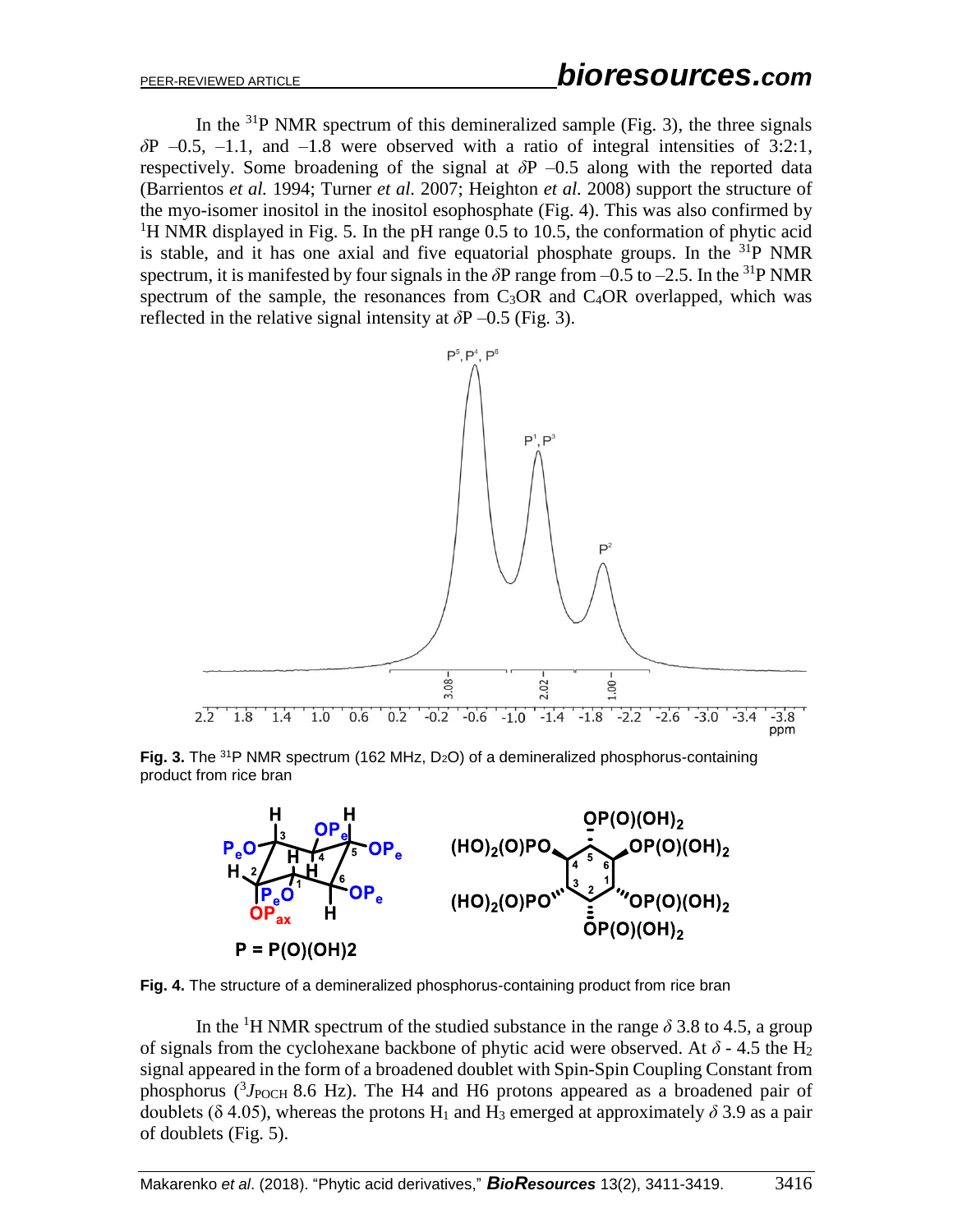

**Fig. 5.** The <sup>1</sup>H NMR (600 MHz, D2O) NMR spectrum of demineralized phosphorus-containing product from rice bran

Along with the signals from phytic acid, the  ${}^{1}H$  NMR spectrum contained broadened signals in the range of  $\delta$  3.0 to 3.5. Inspection of the <sup>13</sup>C- and <sup>13</sup>C{<sup>1</sup>H} NMR spectra (Fig. 6) indicated the presence of starch in the sample, which was confirmed by the presence of the broadened signals of D-glucopyranoside fragments at approximately *δ*C 100 (anomeric carbon) and 60 ppm (С6) and also groups of signals in the range of *δ*70 to 78 (C2-5). In the <sup>13</sup>C{<sup>1</sup>H} NMR spectrum, availability of four signals at  $\delta$ 72.8, 75.6, 75.9, and 76.7 indicated that the demineralized sample obtained from the rice bean was phytic acid.



**Fig. 6.** The <sup>13</sup>C- and 13C{1H} NMR spectra (150.9 MHz, D<sub>2</sub>O) of a demineralized phosphoruscontaining product from rice bran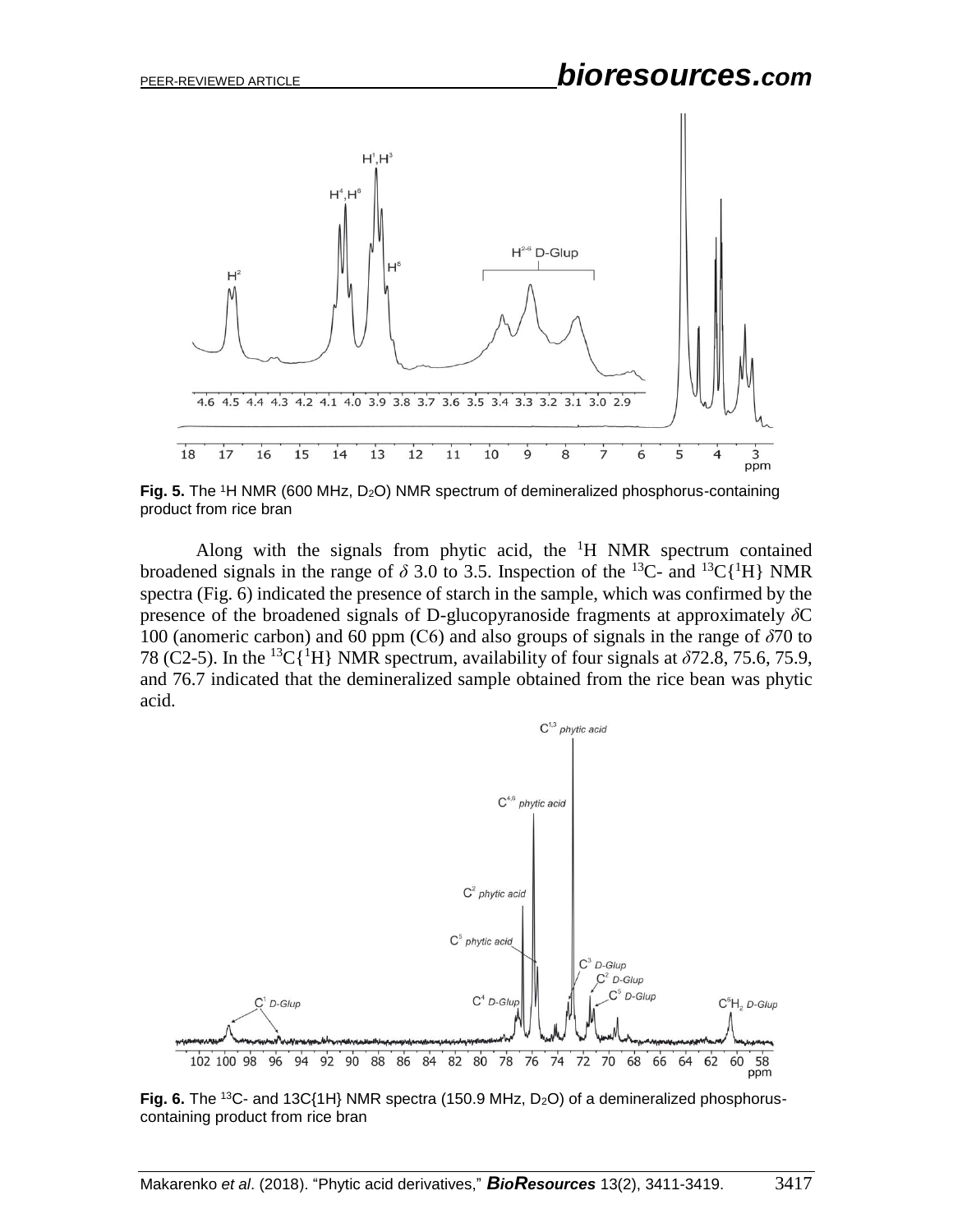## **CONCLUSIONS**

- 1. In this work, a sample of phosphorus-containing product from rice bran that is a byproduct from rice production was obtained. By means of energy-dispersive X-ray fluorescence spectroscopy it was found that the sample was a calcium-magnesium salt of phytic acid. The IR spectrum of the phosphorus-containing product is characterized by the intense absorption bands (1127, 997, and 539 cm<sup>-1</sup>) of P-O stretches in the PO<sub>4</sub><sup>3-</sup> anion, as well as OH groups  $(3392, 1660 \text{ cm}^{-1})$ , which emerge in the same ranges as those in the IR spectra of commercial phytin.
- 2. The physicochemical characteristics of the phosphorus-containing product from the rice bran were studied. Acidities of the aqueous suspension of the phosphoruscontaining product vary in time from pH 7.5 to 9.4. Solubility of the phosphoruscontaining product in water increases along with the increase of temperature to 90  $^{\circ}$ C and a decrease of acidity from pH 8 to 3.
- 3. By NMR  $(^1H, {}^{13}C, {}^{31}P)$  spectroscopy, this study established the structure of the demineralized phosphorus-containing substance isolated from rice bran, which corresponds to inositol hexaphosphoric acid.

## **ACKNOWLEDGMENTS**

The study was supported by Russian Science Foundation, project 17-73-10088 ("Multifunctional materials from renewable resources").

## **REFERENCES CITED**

- Barrientos, L., Scott, J. J., and Murthy, P. P. N. (1994). "Specificity of hydrolysis of phytic acid by alkaline phytase from lily pollen," *Plant Physiol.* 106, 1489-1495. DOI: 10.1104/pp.106.4.1489
- Diouf-Lewis, A., Commereuc, S., and Verney, V. (2017). "Toward greener polyolefins: antioxidant effect of phytic acid from cereal waste," *Eur. Polym. J.* DOI: 10.1016/j.eurpolymj.2017.09.014
- Greiner, R., and Konietzny, U. (2006). "Phytase for food application," *Food Technol. Biotechnol*. 44(2), 125-140.
- GOST 12597-67 (Russian) (1967). "*Sorbents. A method for determining the mass fraction of water in active coals and catalysts based on them*," Moscow.
- Heighton, L., Schmidt, W. F., and Siefert, R. L. (2008). "Kinetic and equilibrium constants of phytic acid and ferric and ferrous phytate derived from nuclear magnetic resonance spectroscopy," *J. Agr. Food Chem.* 56(20), 9543-9547. DOI: 10.1021/jf801465y
- Kharchenko, U. V., Makarenko, N. V., Safronov, P. P., Karabtsov, A. A., Kovekhova, A. V., and Zemnukhova, L. A. (2008). "Effect of wastes formed in processing of vegetable raw materials on the corrosion of steel in corrosive media," *Russ. J. Appl. Chem+.* 81(9), 1559-1564. DOI: 10.1134/S1070427208090164
- Kolzunova, L. G., Zemnukhova, L. A., Fedorishcheva, G. A., Kurilenko, L. N., and